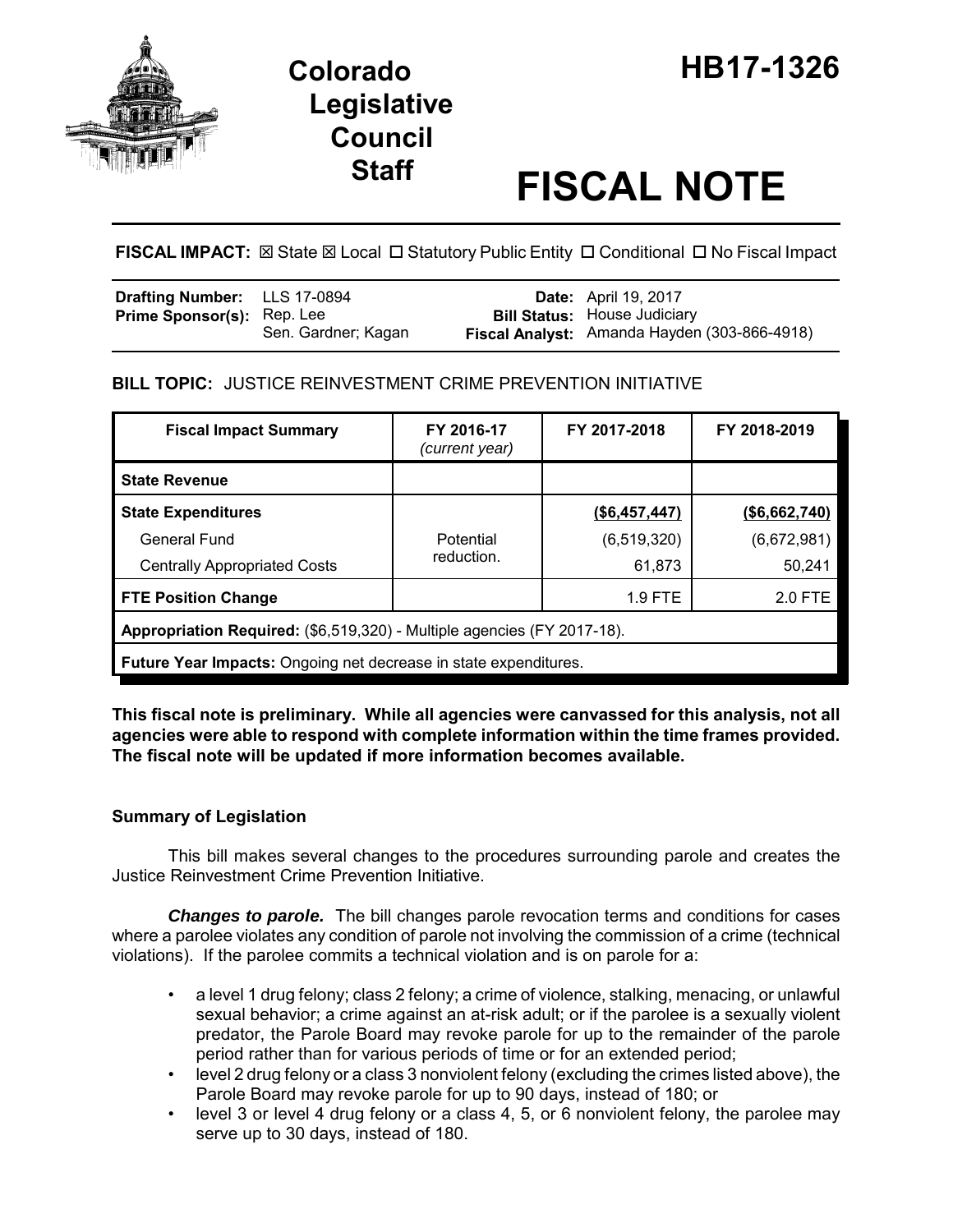The bill changes the maximum time a revoked parolee can be held in the preparole release and revocation facility from 180 to 90 days. The bill repeals the Department of Corrections' authority to operate community return-to-custody facilities. It directs the Parole Board to conduct parole release review in lieu of a hearing, without the presence of the inmate, if the inmate is assessed to be a "low" or "very low" risk and victim notification is not required by law. Prior to parole release hearings, the Division of Adult Parole must conduct a parole plan investigation and inform the Parole Board of the results. If the Parole Board finds the plan inadequate, it may table the parole release decision and require the Division to submit a revised plan within 30 days.

*Justice Reinvestment Crime Prevention Initiative.* The bill creates the Justice Reinvestment Crime Prevention Initiative (initiative) in the Department of Local Affairs (DOLA). Subject to available appropriations, the Division of Local Government must administer the initiative to expand small business lending and provide grants aimed at reducing crime and promoting community development in the target communities of north Aurora and southeast Colorado Springs. The division must report annually to the General Assembly on the progress and outcomes of the initiative. The initiative sunsets on September 1, 2020.

*Small business lending.* On and after July 1, 2017, DOLA must develop and implement the initiative to expand small business lending in the target communities. On or before August 1, 2017, it must issue a request for participation and select one or more nondepository community development financial institution loan funds to participate in the initiative. The bill specifies the terms under which the initiative and any participating loan funds must operate. DOLA may retain up to 15 percent of funding received for small business lending in a loan loss reserve fund.

*Grant program.* On and after July 1, 2017, DOLA must develop and implement a grant program to provide funding to eligible entities for programs, projects, or direct services aimed at reducing crime in the target communities. Within a month of that date, it must issue a request for participation and select a community foundation or foundations to manage the grant program. The bill specifies the roles and responsibilities that the participating foundation(s) must adhere to, and it outlines the permissible uses of grant funding. DOLA must transfer to the community foundation(s) the administrative costs related to managing the grant program, which may not exceed 4 percent of the appropriation.

#### **State Expenditures**

This bill results in a net decrease in General Fund expenditures of \$6,457,447 in FY 2017-18 and \$6,662,740 in FY 2018-19. It decreases General Fund expenditures in the Department of Corrections (DOC) by \$6,616,044 in FY 2017-18 and \$6,724,571 in FY 2018-19. There is a 1.0 FTE increase in DOC in both years. The bill increases General Fund expenditures in DOLA by at least \$158,597 and 0.9 FTE in FY 2017-18 and by at least \$101,831 and 1.0 FTE in FY 2018-19. Note that small business lending and grant funding expenditures have not been estimated but will be incurred by DOLA under the bill. These impacts are shown in Table 1 and discussed below.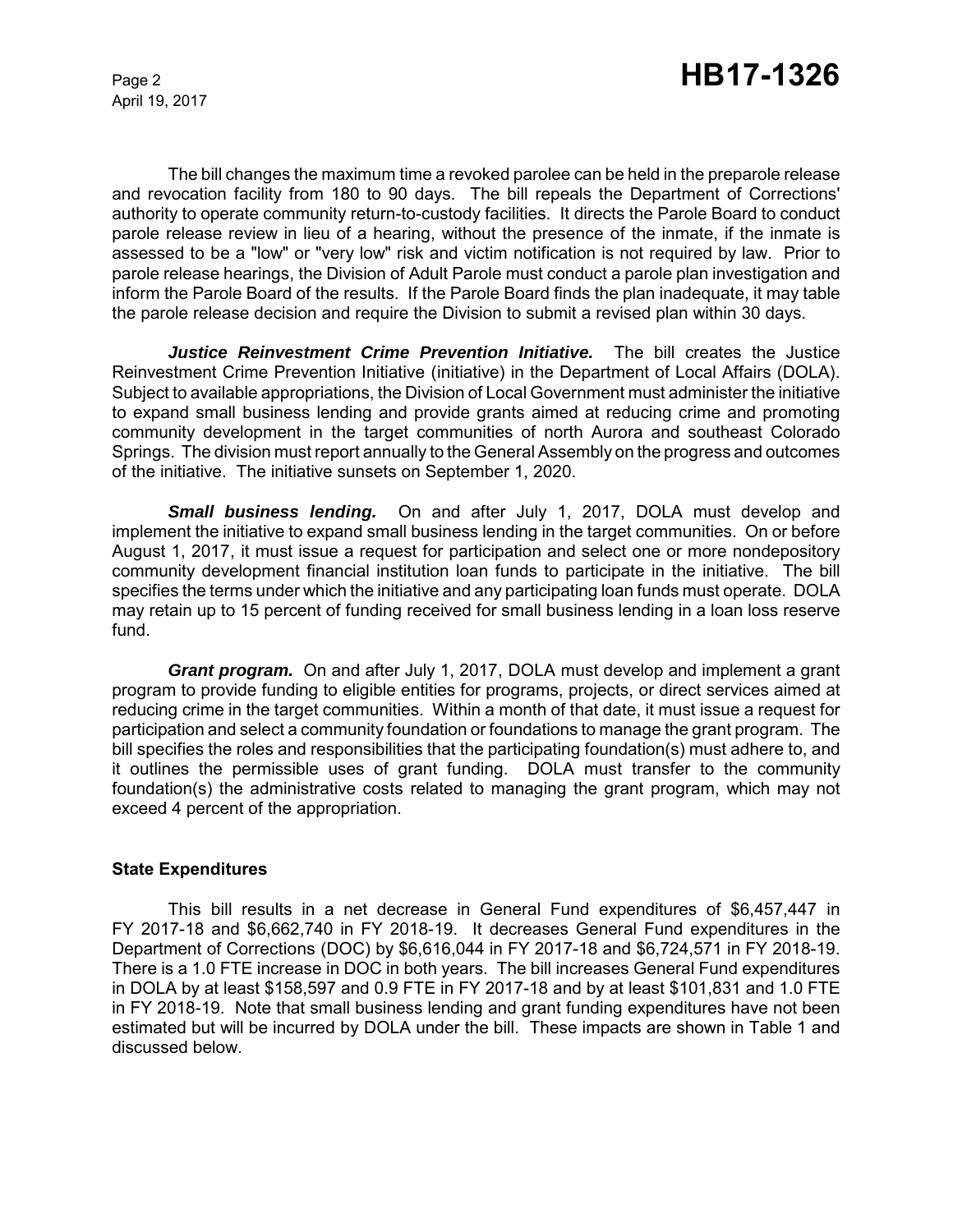| Table 1. Expenditures Under HB17-1326              |               |               |  |  |  |
|----------------------------------------------------|---------------|---------------|--|--|--|
| <b>Cost Components</b>                             | FY 2017-18    | FY 2018-19    |  |  |  |
| <b>Department of Corrections</b>                   | (\$6,616,044) | (\$6,724,571) |  |  |  |
| <b>Personal Services</b>                           | 45,319        | 45,319        |  |  |  |
| <b>FTE</b>                                         | 1.0 FTE       | 1.0 FTE       |  |  |  |
| <b>Operating Expenses and Capital Outlay Costs</b> | 5,653         | 950           |  |  |  |
| <b>Computer Programming</b>                        | 103,824       |               |  |  |  |
| Centrally Appropriated Costs*                      | 12,357        | 12,357        |  |  |  |
| <b>Prison Bed Reduction</b>                        | (6,783,197)   | (6,783,197)   |  |  |  |
| <b>Department of Local Affairs</b>                 | \$158,597     | \$101,831     |  |  |  |
| <b>Personal Services</b>                           | \$49,447      | \$53,943      |  |  |  |
| <b>FTE</b>                                         | 0.9 FTE       | 1.0 FTE       |  |  |  |
| <b>Operating Expenses and Capital Outlay Costs</b> | 5,858         | 1,250         |  |  |  |
| Travel                                             | 735           | 735           |  |  |  |
| Computer Programming                               | 48,288        | 6,592         |  |  |  |
| <b>Legal Services</b>                              | 4,753         | 1,426         |  |  |  |
| Small Business Lending and Grant Funding           | <b>TBD</b>    | TBD           |  |  |  |
| Centrally Appropriated Costs*                      | 49,516        | 37,885        |  |  |  |
| <b>TOTAL</b>                                       | (\$6,457,447) | (\$6,622,740) |  |  |  |

*\*Centrally appropriated costs are not included in the bill's appropriation.*

*Assumptions.* The fiscal note assumes that approximately 1,240 non-violent offenders will fall into the 30-day revocation period specified by the bill. No estimates have been made regarding parolees whose new revocation periods will be capped at 90 days or the remainder of their term; it is unclear how those changes will affect state expenditures. Parolees spend on average 55 days in jail before being revoked. The average length of stay for a non-violent offender revoked for a technical parole violation is 105 days. All offenders spend on average 14 days in jail after their revocation hearings and approximately 91 days in either community return-to-custody facilities (CRCF) or DOC. The bill eliminates the use of CRCF beds. Because of the shortened revocation period, the fiscal note assumes that these offenders will likely not be revoked at all; instead, they will be sentenced to either short stays in jail or other intermediate sanctions such as jail-based treatment. The fiscal note also makes the following assumptions:

- The bill will take effect in June of 2017. There may be a minimal reduction in state expenditures in the current FY 2016-17.
- The reduction in expenditures from jail reimbursements totals \$647,671. This is based on a reimbursement rate of \$54.39 to county jails and accounts for only the 14 days offenders spend in jail after their revocation hearings.
- The reduction in expenditures from private prison beds totals \$3,728,215, based on an average daily rate of \$56.80.
- The reduction in expenditures from the elimination of CRCF totals approximately \$2,407,311. DOC currently receives \$3,241,110 for CRCF. Some of this funding is used for intermediate sanctions, such as jail-based treatment. The average daily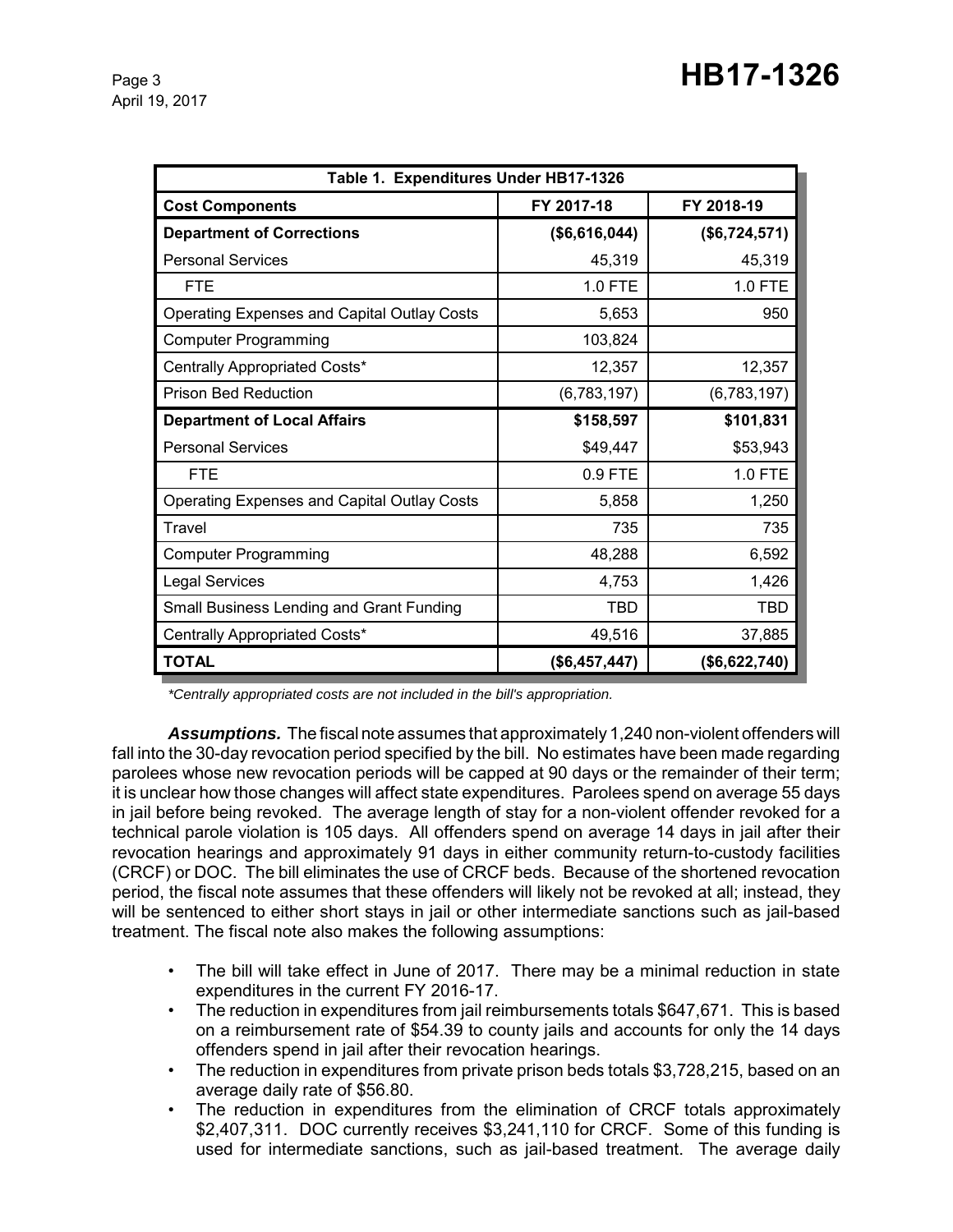population in CRCF beds for jail-based treatment is 80 offenders. DOC has already received funding for 38 of these beds through an FY 2017-18 decision item. The fiscal note assumes that DOC requires funding to reimburse jails for the remaining 42 beds at \$54.39 per day (or \$833,799 total funds), resulting in an overall decrease in CRCF funds of \$2,407,311. If the Parole Board recommends intermediate sanctions more often in lieu of the 30-day revocation period, DOC may need to request additional funding for jail-based treatment through the annual budget process.

*Department of Corrections.* Because of the shortened revocation periods, workload for Community Parole Officers is expected to increase. The Division of Adult Parole within DOC requires an additional administrative assistant to help manage the increased workload. Standard operating expenses and capital outlay costs have been included. The fiscal note assumes a start date of June 1, 2017; the General Fund pay date shift moves costs into FY 2017-18. DOC requires additional computer programming: approximately 1,008 hours at \$103 per hour to change applications related to Parole Board hearings, time/release action notices, and the Parole Board scheduling system. If the bill results in more frequent technical parole revocations, and therefore more frequent revocation hearings, the Division of Adult Parole and the Parole Board may need to request additional appropriations through the annual budget process.

*Department of Local Affairs.* Beginning July 1, 2017, DOLA requires one additional FTE to administer the small business lending and grant program established by the bill. Operating expenses and capital outlay costs include printing and postage expenses of \$300 to mail program grants, contracts, and annual notices of funding availability. Travel expenses assume annual reimbursement of 1,500 vehicle miles traveled in order to provide oversight and management of the program's participants and grantees in Aurora and Colorado Springs. DOLA requires legal services for initial rule-making and ongoing updates and computer programming to allow secure access to its grant application portal for grantees and program participants. No estimates have been made of the total amount of small business lending and grant funding for the initiative; the fiscal note assumes that the General Assembly will determine funding. The fiscal note assumes that these expenditures require a General Fund appropriation. Personal services and operating expenses have been prorated to account for the General Fund pay date shift.

*Centrally appropriated costs.* Pursuant to a Joint Budget Committee policy, certain costs associated with this bill are addressed through the annual budget process and centrally appropriated in the Long Bill or supplemental appropriations bills, rather than in this bill. The centrally appropriated costs subject to this policy are estimated in the fiscal note for informational purposes and summarized in Table 3.

| Table 3. Centrally Appropriated Costs Under HB17-1326                |            |            |  |  |  |  |
|----------------------------------------------------------------------|------------|------------|--|--|--|--|
| <b>Cost Components</b>                                               | FY 2017-18 | FY 2018-19 |  |  |  |  |
| Employee Insurance (Health, Life, Dental, and Short-term Disability) | \$16,184   | \$17,059   |  |  |  |  |
| Supplemental Employee Retirement Payments                            | 8.492      | 8,894      |  |  |  |  |
| <b>Indirect Costs</b>                                                | 31,197     | 18,288     |  |  |  |  |
| <b>Leased Space</b>                                                  | 6,000      | 6,000      |  |  |  |  |
| <b>TOTAL</b>                                                         | \$61,873   | \$50,241   |  |  |  |  |